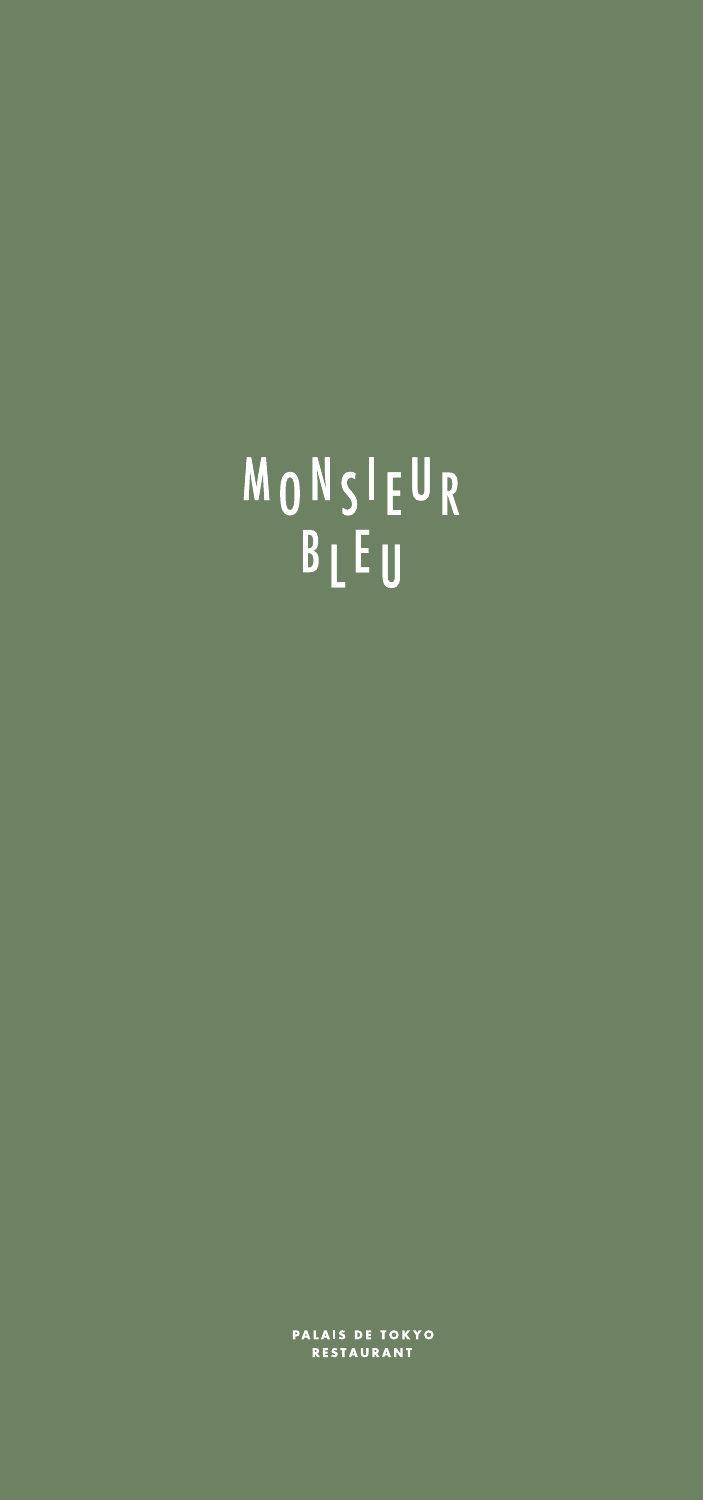#### APPETIZERS

| BRUSCHETTA, STRACCIATELLA, JAMBON SAN DANIELE<br>BRUSCHETTA, STRACCIATELLA, SAN DANIELE HAM | 18 |
|---------------------------------------------------------------------------------------------|----|
| ROCK SHRIMPS EN TEMPURA, MAYONNAISE SPICY<br>ROCK SHRIMP TEMPURA, SPICY MAYONNAISE          | 19 |
| NEMS VIETNAMIENS<br>VIETNAMESE FRIED SPRING ROLLS                                           | 22 |
| PIZZETA À LA TRUFFE D'ÉTÉ<br>SUMMER TRUFFLE PIZZETA                                         | 27 |

## ENTRÉES

| VELOUTÉ D'ASPERGES VERTES, CRÈME D'ISIGNY<br>GREEN ASPARAGUS VELOUTÉ, CREAM FROM ISIGNY                                                              |         | 19      |
|------------------------------------------------------------------------------------------------------------------------------------------------------|---------|---------|
| SIX GROS ESCARGOTS DE BOURGOGNE<br><b>SIX BURGUNDY SNAILS</b>                                                                                        |         | 18      |
| SALADE DE HARICOTS VERTS FRAIS, PISTACHES DE SICILE ET RICOTTA FUMÉE<br>FRESH STRING BEANS, SICILIAN PISTACHIO AND SMOKED RICOTTA                    |         | 19      |
| ARTICHAUTS VIOLETS À CRU, PARMIGIANO REGGIANO, RIQUETTE<br>ARTICHOKE SALAD, PARMIGIANO REGGIANO, ARUGULA                                             |         | 21      |
| BELLE SALADE DE SUCRINE, CONCOMBRE, AVOCAT,<br>GRENADE, PAMPLEMOUSSE, ORANGE<br>SUCRINE SALAD, CUCUMBER, AVOCADO, GRAPEFRUIT, ORANGE AND POMEGRANATE |         | 22      |
| FOIE GRAS DE CANARD EN TERRINE, TRANCHES DE PAIN GRILLÉES<br>HOMEMADE DUCK FOIE GRAS TERRINE, TOASTED BREAD                                          |         | 25      |
| RAVIOLES DE LANGOUSTINES ET FOIE GRAS DE CANARD.<br><b>BOUILLON ACIDULÉ</b><br>LANGOUSTINES AND DUCK FOIE GRAS RAVIOLES, SOUR BROTH                  |         | 28      |
| <b>OEUFS BIO AU PLAT À LA TRUFFE D'ÉTÉ</b><br>SUMMER TRUFFLE SUNNY SIDE UP ORGANIC EGGS                                                              |         | 26      |
| CHAIR DE TOURTEAU, AVOCAT, GRANNY SMITH, ESTRAGON<br>CRABMEAT, AVOCADO, GREEN APPLE, TARRAGON                                                        |         | 27      |
| <b>BURRATA DES POUILLES,</b><br>TOMATES ANCIENNES À L'HUILE D'OLIVE GINGEMBRE<br>PUGUA BURRATA, TOMATOES, OLIVE OIL, GINGER                          | 125G 24 | 300G 39 |

### CRU

| CEVICHE DE DAURADE, CAROTTES, PASSION, GINGEMBRE<br>SEA BREAM CEVICHE, CARROTS, PASSION FRUITS, GINGER | 23 |
|--------------------------------------------------------------------------------------------------------|----|
| TARTARE DE THON, AVOCAT, MENTHE, PIMENT<br>TUNA TARTARE, AVOCADO, MINT, CHILI PEPPERS                  | 26 |
| TARTARE DE BOEUF CIPRIANI, CRU OU ALLER-RETOUR<br>CIPRIANI BEEF TATARE, RAW OR ALLER-RETOUR            | 29 |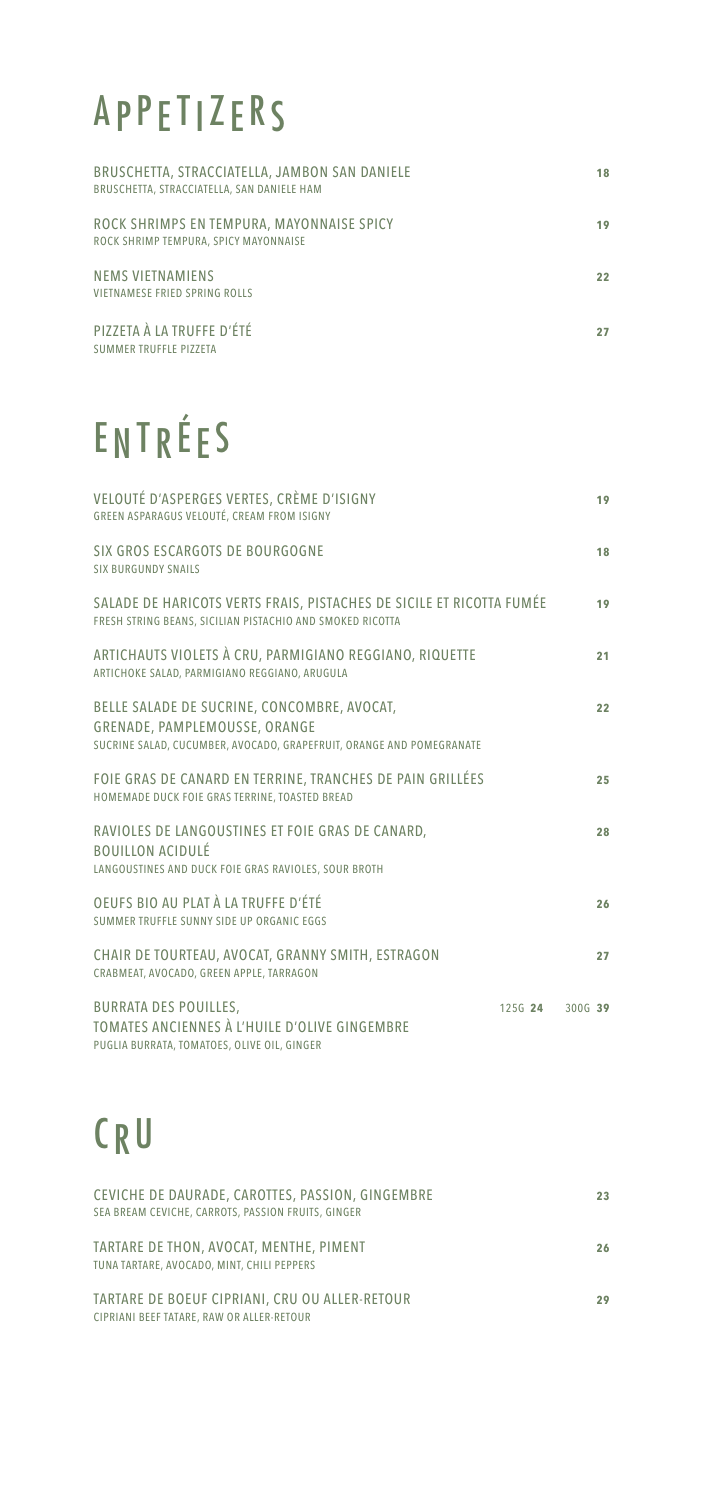#### PLATS

#### **POISSONS**

| <b>HOT CEVICHE DE SAUMON</b><br>WARM SALMON CEVICHE                                                                                   | 30 |
|---------------------------------------------------------------------------------------------------------------------------------------|----|
| POULPE GRILLÉ À LA BRAISE, HOUMOUS, GRENADE, SATÉ<br>CHARCOAL GRILLED OCTOPUS, HOUMOUS, POMEGRANATE, SATÉ                             | 38 |
| DOS DE CABILLAUD VAPEUR, PIPERADE, BASILIC, BOUILLON THAÏ<br>STEAMED COD FISH, PIPERADE, FRESH BASIL, THAÏ BROTH                      | 34 |
| TATAKI DE THON SAKU, PAVOT-SÉSAME, TARTARE D'AVOCAT ÉPICÉ<br>POPPY-SESAME SEED CRUSTED TUNA TATAKI, SPICED AVOCADO TARTARE            | 37 |
| FILET DE DAURADE, ÉCRASÉ DE POMMES DE TERRE, OLIVES NOIRES, ARTICHAUTS<br>SEA BREAM FILLET, CRUSHED POTATOES, BLACK OLIVES, ARTICHOKE | 39 |
| BLACK COD CARAMÉLISÉ AU MISO, RIZ AU JASMIN<br>MISO-CARAMELISED BLACK COD, JASMINE RICE                                               | 55 |
|                                                                                                                                       |    |
| <b>VIANDES</b>                                                                                                                        |    |
| <b>BŒUF MARINÉ SPICY</b><br><b>SPICY MARINATED BEEF</b>                                                                               | 38 |
| MILANAISE DE VEAU, CÂPRES FRITS, ANCHOÏADE, POUSSES D'ÉPINARDS<br>VEAL ALLA MILANESE, FRIED CAPERS, ANCHOVY CREAM, FRESH SPINACH      | 35 |
| CÔTES D'AGNEAU JUSTE DORÉES, HARISSA, SUCRINES, FÈVES, ARTICHAUTS<br>BABY LAMB CHOPS, HARISSA, SUCRINES, BROAD BEANS, ARTICHOKES      | 39 |
| POITRINE DE COCHON IBAIONA, MOUTARDE À L'ANCIENNE, POMME PURÉE<br>IBAIONA PORK BELLY, MUSTARD, MASHED PATATOES                        | 37 |
| FILET DE BOEUF TRADITIONNEL AU POIVRE OU BÉARNAISE<br>FILET MIGNON, PEPPERCORN SAUCE OR BEARNAISE                                     | 41 |
|                                                                                                                                       |    |
| <b>LÉGUMES ET PÂTES</b>                                                                                                               |    |
| LÉGUMES DE SAISON GRILLÉS, HOUMOUS (V)<br><b>GRILLED SEASONAL VEGETABLES, HUMMUS</b>                                                  | 26 |

TAGLIATELLES À LA TRUFFE D'ÉTÉ (V) SUMMER TRUFFLE TAGLIATELLE

A PARTAGER<br>
POULET FERMIER RÔTI AU JUS OU AUX MORILLES<br>
FARM RAISED ROASTED CHICKEN, NATURAL JUICE OR MORELS<br>
POISSON DE PÊCHE ENTIER DU JOUR<br>
BAR, DAURADE, SOLE, TURBOTIN<br>
CATCH OF THE DAY<br>
SEA BASS, SEA BREAM, SOLE, TURB 

39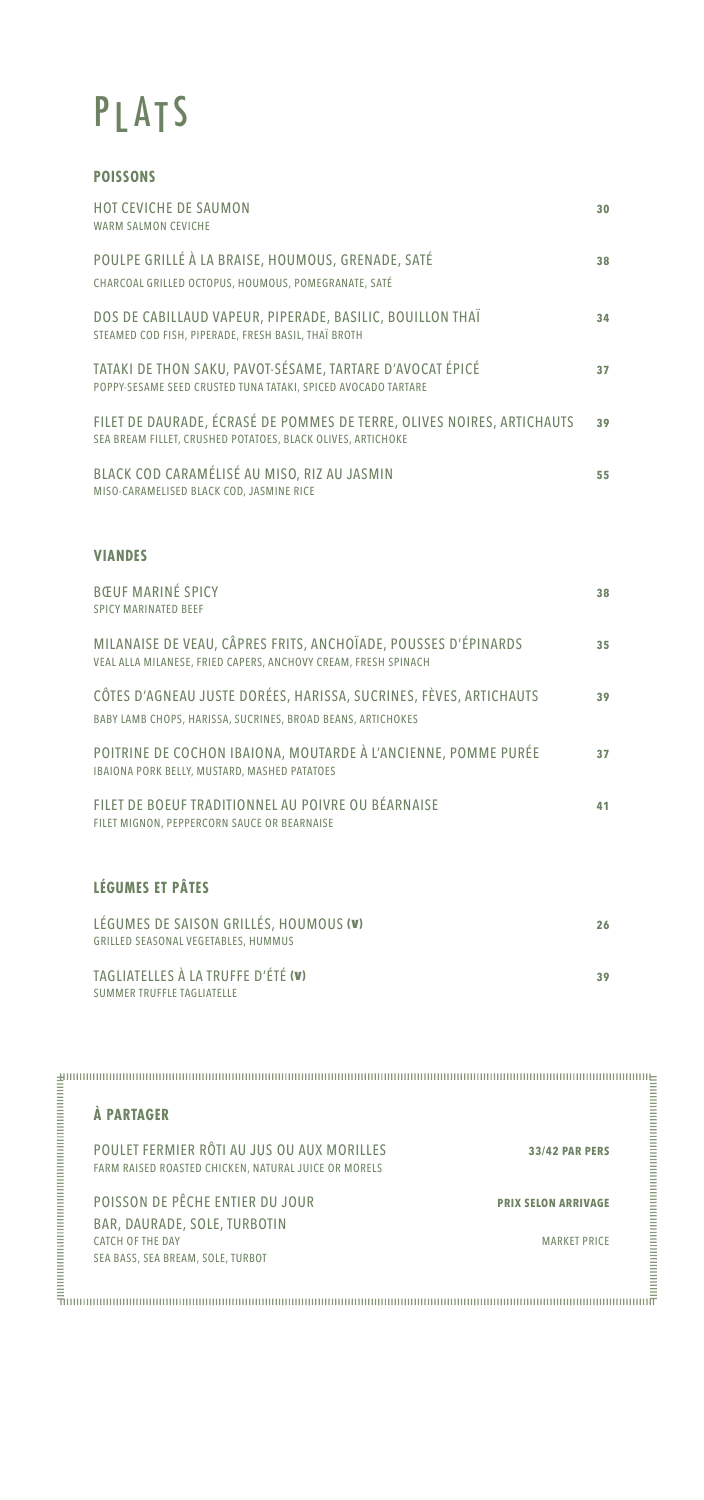#### **FROMAGES**

| COMTÉ 18 MOIS «RÉSERVATION» DE MARCEL PETITE<br>COMTÉ 18 MONTHS AGED «RESERVATION» FROM MARCEL PETITE | 16 |
|-------------------------------------------------------------------------------------------------------|----|
| CHÈVRE CENDRÉ DE DOMINIQUE FABRE<br><b>GOAT CHEESE FROM DOMINIQUE FABRE</b>                           | 14 |

#### DESSERTS

| À PARTAGER                                                                                                                                                                                      |    |
|-------------------------------------------------------------------------------------------------------------------------------------------------------------------------------------------------|----|
|                                                                                                                                                                                                 |    |
| GLACES ET SORBETS: VANILLE, CHOCOLAT, CAFÉ,<br>NOISETTE, COCO, VERVEINE, FRAMBOISE, CITRON<br>ICE CREAM AND SORBET: VANILLA, CHOCOLATE, COFFEE,<br>HAZELNUT, COCONUT, VERBENA, RASPBERRY, LEMON | 13 |
| CAFÉ GOURMAND<br>CAFÉ GOURMAND                                                                                                                                                                  | 14 |
| <b>PROFITEROLES</b><br>PROFITEROLES                                                                                                                                                             | 15 |
| ASSIFTTE DE FRUITS ROUGES ET CHANTILLY<br>RED FRUITS PLATE AND CHANTILLY                                                                                                                        | 15 |
| TARTE AU CHOCOLAT PRALINÉ<br>PRALINE AND CHOCOLATE TART                                                                                                                                         | 16 |
| MILLE-FEUILLE À LA VANILLE BOURBON<br><b>BOURBON VANILLA NAPOLEON</b>                                                                                                                           | 15 |
| <b>TARTE AU CITRON</b><br><b>LEMON TART</b>                                                                                                                                                     | 16 |
| PAVLOVA AUX FRUITS ROUGES<br><b>RED FRUITS PAVLOVA</b>                                                                                                                                          | 17 |

PANIER DE CHOUQUETTES CHANTILLY, SAUCE CHOCOLAT **24** VANILLA WHIPPED CREAM FILLED CHOUX, WARM CHOCOLATE SAUCE

BELLE ASSIETTE DE FRUITS DE SAISON **32**

MIXED SEASONAL FRUIT PLATE